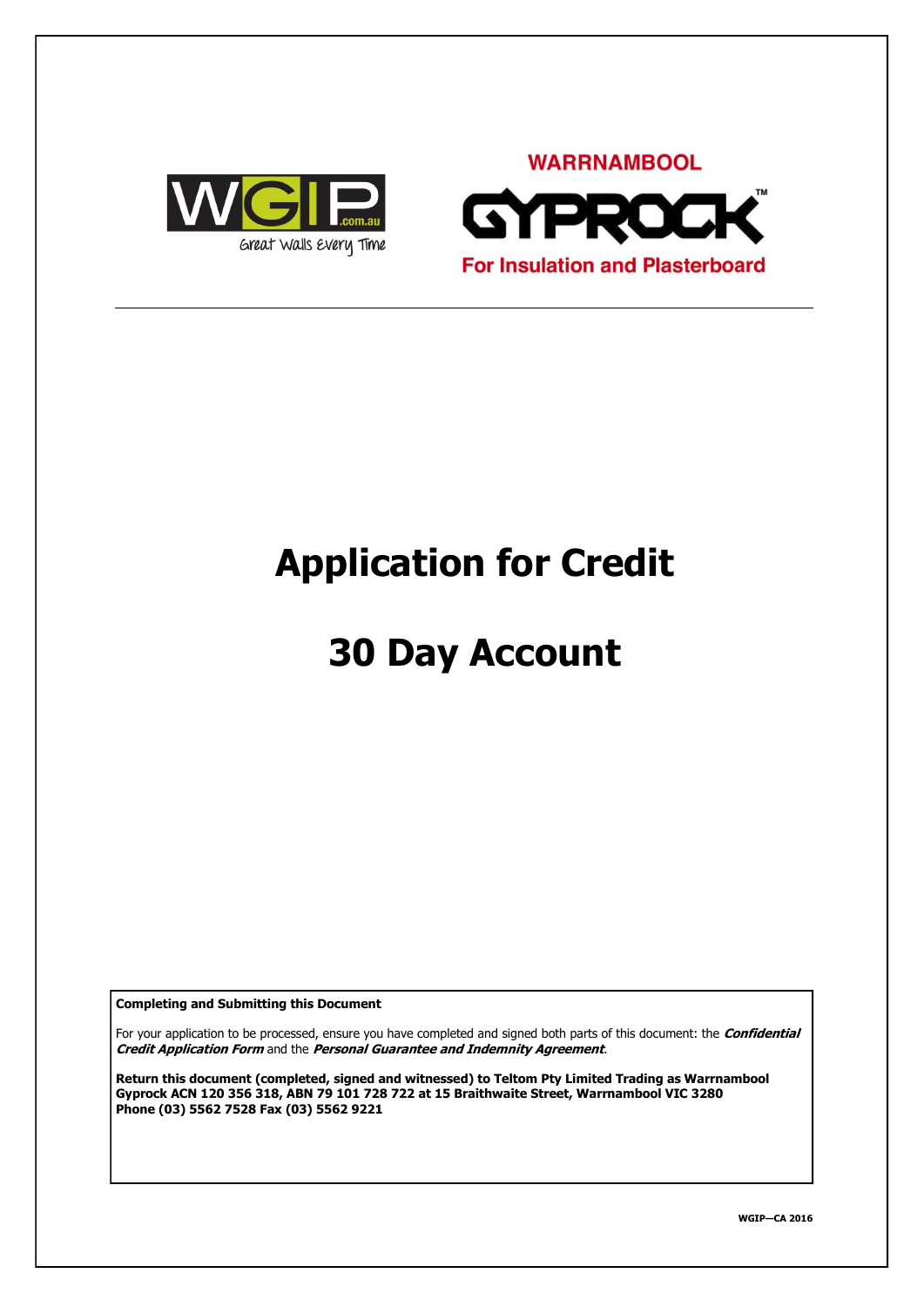# **CONFIDENTIAL CREDIT APPLICATION**





#### **Completing and Submitting this Document**

Thank you for applying for credit facilities with Teltom Pty Limited Trading as Warrnambool Gyprock ACN 120 356 318, ABN 79 101 728 722 of 15 Braithwaite Street, Warrnambool VIC 3280 . For your application to be processed, it is necessary to complete and sign both parts of this document: the **Confidential Credit Application Form** and the **Personal Guarantee and Indemnity Agreement**. **Return this document (completed, signed and witnessed) to Teltom Pty Limited Trading as Warrnambool Gyprock.** s Representative to complete for office use only Sales Representative Application Date

Branch **Phone No. 2018** 

### **Enter all details for all Directors, Sole Traders and Business Partners. Enter all details relevant to your Business**. **Business Operates as Let Allen Pty Ltd/Ltd Company Let Trustee Let Sole Trader Let Partnership Business/Company Name ABN Trading Name Trust Name Postal Address Business/Street Address** Ph. Business  $\underbrace{?}$  Mobile **After Hours**  $\underbrace{?}$  Mobile Fax **Email Year Business Commenced Leagen League Service Service Susiness Bank Name**  $\Box$  **BSB No**  $\Box$  $\Box$  $\Box$  $\Box$   $\Box$   $\Box$  Account N **Contracting/Building Licence No Credit Amounts Required** Enter an estimated amount required **per month**: **Section 1 - All Applicants** *Complete this Section.* **After Hours Section 2 - Companies, Sole Trader and Business Partnerships (1) Full Name DOB** | / / **Drivers Licence No Residential Address / / (3) Full Name DOB** | / / **Drivers Licence No Residential Address / /**

 **Postcode Residence:** Owned **Rented (2) Full Name DOB** |  $\frac{1}{2}$  | Drivers Licence No **Residential Address Postcode Residence:** Owned **Rented / / Postcode Residence:** Owned **Rented (4) Full Name DOB** |  $\frac{1}{2}$  | Drivers Licence No **Residential Address Postcode Residence:** Owned **Rented / /**

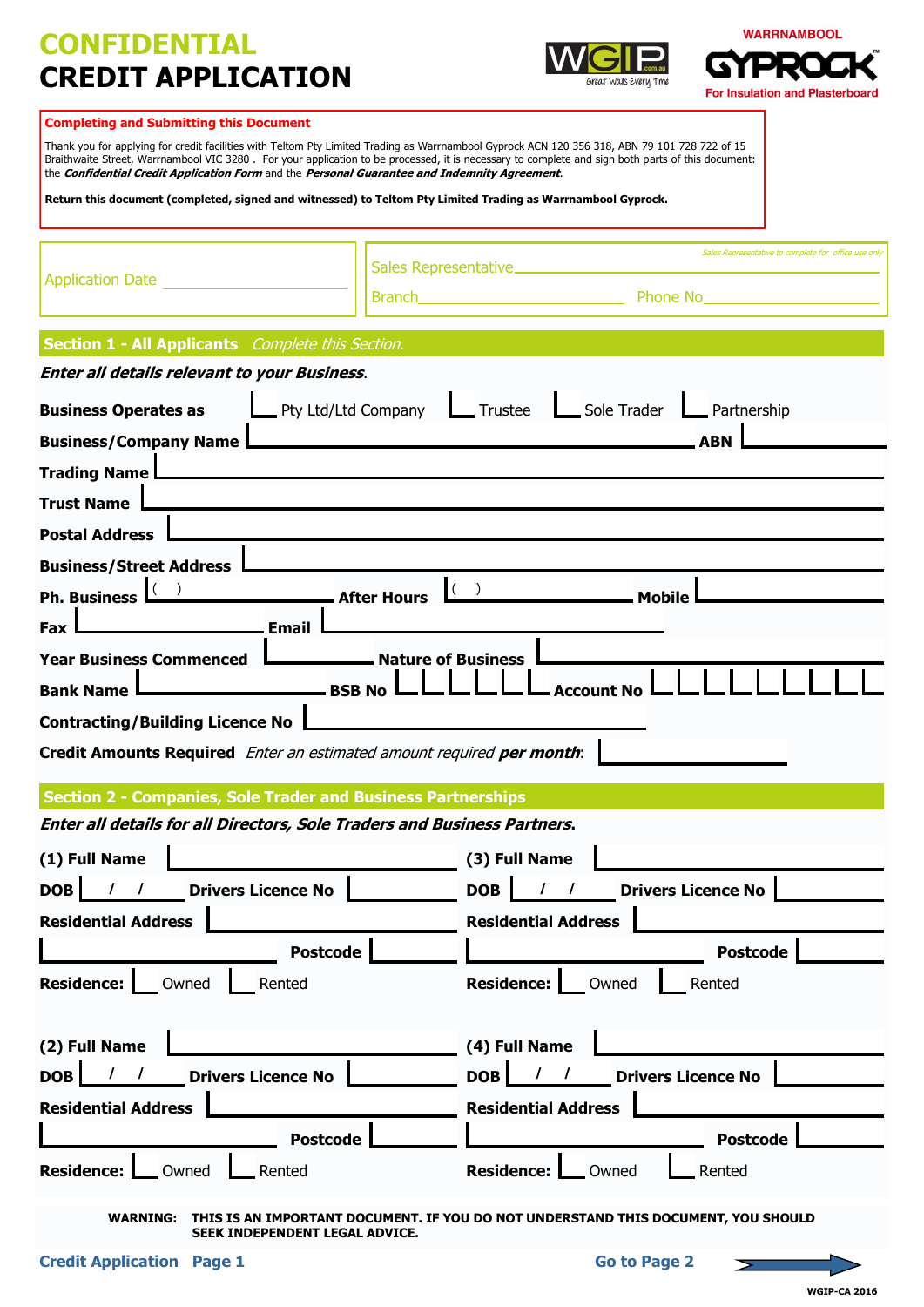## **CONFIDENTIAL CREDIT APPLICATION FORM (continued)**

| <b>Section 3 - Spouses of Directors, Sole Traders and Business Partners</b>                                                                                                                                                                                                                                  |                              |                           |  |  |
|--------------------------------------------------------------------------------------------------------------------------------------------------------------------------------------------------------------------------------------------------------------------------------------------------------------|------------------------------|---------------------------|--|--|
| <b>Enter all details for Spouses of all Directors, Sole Traders and Business Partners.</b>                                                                                                                                                                                                                   |                              |                           |  |  |
| (1) Spouse Full Name                                                                                                                                                                                                                                                                                         | (3) Spouse Full Name         |                           |  |  |
| DOB  <br><b>Drivers Licence No</b><br>$\begin{array}{ccc} & I & \end{array}$                                                                                                                                                                                                                                 | $DOB$ / /                    | <b>Drivers Licence No</b> |  |  |
| <b>Residential Address</b>                                                                                                                                                                                                                                                                                   | <b>Residential Address</b>   |                           |  |  |
| <b>Postcode</b>                                                                                                                                                                                                                                                                                              |                              | <b>Postcode</b>           |  |  |
|                                                                                                                                                                                                                                                                                                              |                              |                           |  |  |
| (2) Spouse Full Name                                                                                                                                                                                                                                                                                         | (4) Spouse Full Name         |                           |  |  |
| / / Drivers Licence No<br>DOB                                                                                                                                                                                                                                                                                | DOB   / / Drivers Licence No |                           |  |  |
|                                                                                                                                                                                                                                                                                                              | <b>Residential Address</b>   |                           |  |  |
| <b>Residential Address</b>                                                                                                                                                                                                                                                                                   |                              |                           |  |  |
| <b>Postcode</b>                                                                                                                                                                                                                                                                                              |                              | <b>Postcode</b>           |  |  |
| Section 4 - All Applicants Complete this Section.                                                                                                                                                                                                                                                            |                              |                           |  |  |
| <b>Enter Trade References - Major Suppliers.</b>                                                                                                                                                                                                                                                             |                              |                           |  |  |
| <b>NAME</b>                                                                                                                                                                                                                                                                                                  | <b>LOCATION</b>              | <b>PHONE NO</b>           |  |  |
| 1.                                                                                                                                                                                                                                                                                                           |                              |                           |  |  |
| 2.                                                                                                                                                                                                                                                                                                           |                              |                           |  |  |
| 3.                                                                                                                                                                                                                                                                                                           |                              |                           |  |  |
| Section 5 - All Applicants Complete this Section.                                                                                                                                                                                                                                                            |                              |                           |  |  |
| <b>History of Solvency</b>                                                                                                                                                                                                                                                                                   |                              |                           |  |  |
|                                                                                                                                                                                                                                                                                                              |                              |                           |  |  |
| Has the Applicant or anyone associated with the Applicant been:<br>A. Bankrupt or used Part X of the Bankruptcy Act? YES/NO<br>B. Involved with the management or control of a business which has been wound up, had receivers appointed or<br>entered into a scheme for the benefit of creditors?<br>YES/NO |                              |                           |  |  |
| Section 6 - All Applicants Complete this Section.                                                                                                                                                                                                                                                            |                              |                           |  |  |
| <b>Financial Details</b>                                                                                                                                                                                                                                                                                     |                              |                           |  |  |
| Are business premises owned or leased?                                                                                                                                                                                                                                                                       | Owned<br>Leased              |                           |  |  |
| If owned, are premises subject to mortgage or charge?                                                                                                                                                                                                                                                        |                              |                           |  |  |
| Is there any other charge or mortgage on the business assets? YES/NO                                                                                                                                                                                                                                         |                              |                           |  |  |
|                                                                                                                                                                                                                                                                                                              |                              |                           |  |  |
| Does any financial institution, company or person hold personal guarantees or other form of security from you personally,<br>YES/NO<br>your spouse or your company?                                                                                                                                          |                              |                           |  |  |
| If yes, please provide details:                                                                                                                                                                                                                                                                              |                              |                           |  |  |
| Do you currently trade with any other Gyprock Centres?<br>YES/NO                                                                                                                                                                                                                                             |                              |                           |  |  |
| If yes, which one(s): $\sqrt{\frac{2}{1-\frac{1}{2}} + \frac{1}{2-\frac{1}{2}}}$                                                                                                                                                                                                                             |                              |                           |  |  |
|                                                                                                                                                                                                                                                                                                              |                              |                           |  |  |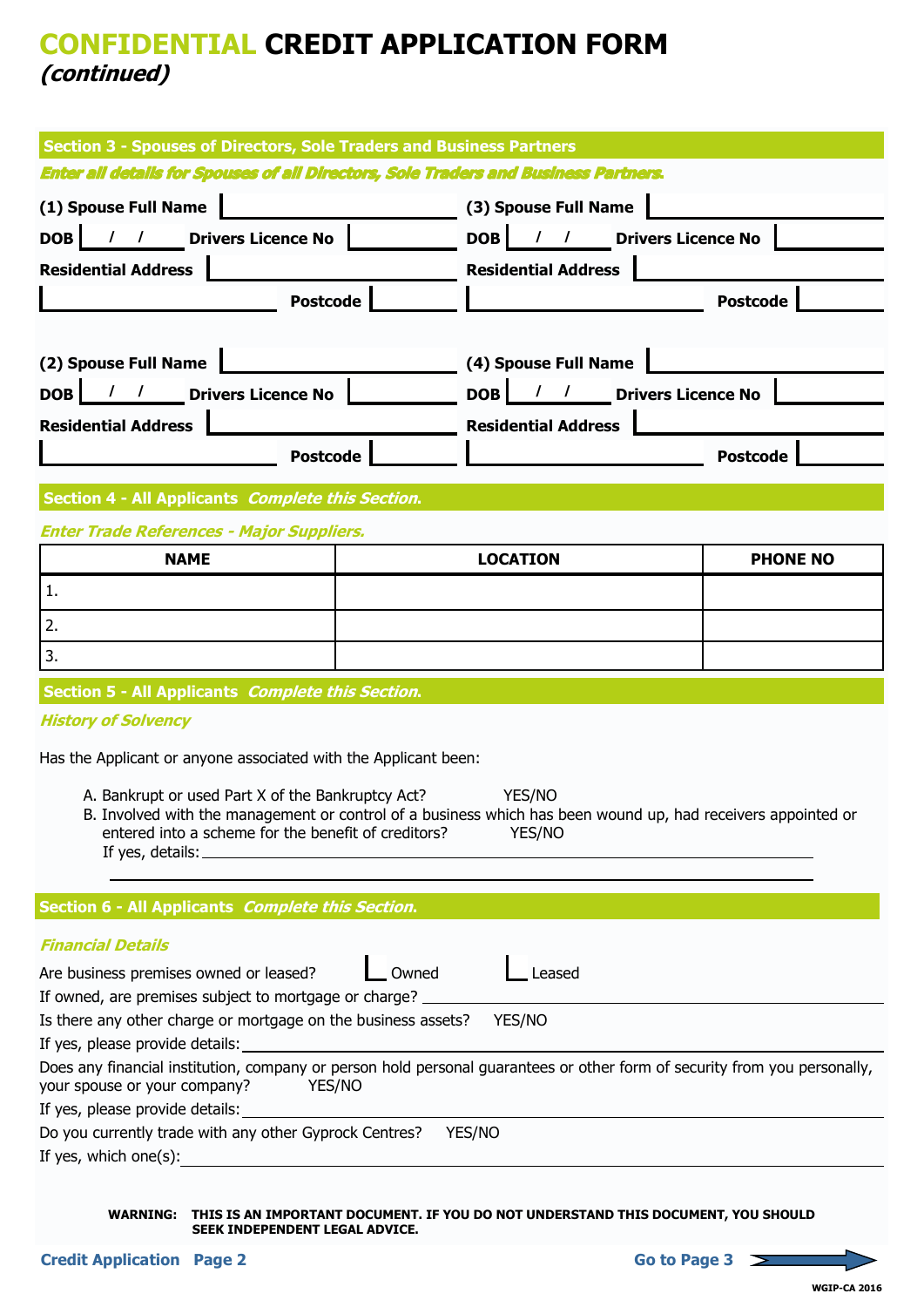#### **CREDIT ACCOUNT TERMS AND CONDITIONS PLEASE READ FULLY THESE TERMS AND CONDITIONS BEFORE SIGNING THIS APPLICATION FORM**

The terms and conditions set out in this form will apply to credit extended by Teltom Pty Limited Trading as Warrnambool Gyprock ACN 120 356 318, ABN 79 101 728 722 (Hereinafter called Warrnambool Gyprock) and any of its related bodies corporate (as defined by the Corporations Act 2001) or assigns, and your signed application will be evidence of your agreement to that effect.

- \* "Goods" includes services.
- \* "Supplier" means Warrnambool Gyprock or any of its related bodies corporate (as defined by the Corporations Act 2001) or assigns from whom Goods are purchased.
- \* "Customer" or "Buyer" means the party making this application for credit.
- \* "Property" means all property owned by the Customer now or in the future, solely or jointly.

#### **1. TERMS OF ACCOUNT**

- a) Trading Terms are strictly 30 Days, unless otherwise stated in writing by Warrnambool Gyprock, and Payment is to be received
- By Warrnambool Gyprock within 30 Days or otherwise agreed, following the month/date of invoicing/billing.
- b) The Customer agrees to pay any stamp duty assessed on this document.
- c) The Customer must advise the Supplier in writing of any changes in its business structure as shown in this application within two (2) business days of such change occurring. The person or entity, shown in the Supplier's records as the Customer, remains liable to the Supplier for Goods supplied until the Supplier has accepted a fresh credit application from the person or entity operating the new business structure.

If you fail to observe any of the above terms, or you have made a misrepresentation to the Supplier or given information which is untrue, credit facilities may be withdrawn and all charges made to your account will become due immediately.

#### **2. OVERDUE ACCOUNTS**

- a) Any amount not paid by the due date will, at the discretion of the Supplier, be subject to interest charged at 1.5% per month calculated on a daily basis on any monies due but unpaid. Such interest will be calculated from the due date of payment.
- The parties agree that this amount is a genuine pre-estimate of the Supplier's damages and is not a penalty.
- b) The Customer agrees to pay all the Supplier's reasonable costs & expenses, legal costs and any expenses incurred by the Supplier in connection with recovery of amounts overdue including debt collection / mercantile agent's fees of 15% on debt, interest and costs.
- c) The Customer grants to the Supplier an express legal and equitable charge over the customer's freehold or leasehold property for the amounts due on overdue accounts. The Customer agrees to deliver to the Supplier, within seven (7) days of demand, a properly executed Memorandum of Mortgage in a form approved by the Supplier and which includes a covenant providing that interest may be charged on all outstanding monies at the rate of 1.5% per month calculated on a daily basis on any monies due but unpaid. Such interest will be calculated from the due date of payment.
- d) The Company and/or individual person(s) referred to in Section (1) and/or (2) of this application hereby Charge all their Right, Title, Interest (if any) in the property or properties referred to in Section (1) and (2) of this application and also any property or properties that they own currently or may acquire in the future solely or jointly or have or become to have a beneficial interest in, in favour of Warrnambool Gyprock with the due and punctual observance and performance of all of the obligations of the Customer/Buyer. Such person(s) acknowledge that Warrnambool Gyprock may at its discretion register and lodge a Caveat(s) on such property or properties in respect of the interests conferred on it under this, clause. Such registration of a Caveat by Warrnambool Gyprock or over the Customer(s) property or properties shall not be challenged by the Customer/ Buyer in any way whatsoever, and the Buyer agrees not to take any steps in filing a "Lapsing Notice" via the Land Titles Office to have the Caveat removed, until such time the Buyer has paid all monies owing by it to Warrnambool Gyprock or as claimed from time to time.

#### **3. TERMS AND CONDITIONS**

Goods will be supplied on the Supplier's then current terms and conditions of sale as detailed on the invoice or docket for Goods supplied with any alterations as may be notified to the Customer at point of sale.

The credit allowed under this application is limited to the higher of the amount advised by the Supplier or the amount of credit extended.

#### **4. TITLE OF GOODS**

Unless the Supplier specifies otherwise in writing, all Goods sold to the Customer will remain the property of the Supplier until the full purchase price is paid to the Supplier. Ownership of the goods by the Supplier is not affected by delivery. The Supplier will have the right to retake possession of Goods, which have not been paid for, in accordance with the Supplier's terms of payment. The Customer gives the Supplier and its employees and agents for the time being the express right to enter upon the customer's premises on reasonable notice to the Customer for the purpose of recovery of the Supplier's goods. If prior to transfer of title, the Customer sells the Goods or uses the Goods in some manufacturing or construction process of its own or of a third party, then the Customer will hold the proceeds of such sale or process, as relates to the Goods in trust, for the Supplier.

#### **5. APPLICATION OF THE PPSA**

- a) In this Clause 5, PPSA means the Personal Property Securities Act 2009. Any term used in this clause defines in the PPSA, it has the same meaning in this clause.
- b) This Clause 5 applies to the extent that the Supplier's interest in any Goods is a security interest.
- c) The Customer acknowledges and agrees that the Supplier may apply to register a security interest in the Goods at any time before or after delivery of the Goods. The customer waives its right under s 157 of the PPSA to receive notice of any verification of the registration.
- d) The Supplier can apply amounts it receives from the customer towards amounts owing to it in such order as the Supplier chooses.
- e) If the Customer defaults in the performance of any obligation owed to the Supplier under these terms and conditions or any other agreement for the Supplier to supply Goods to the Customer, the Supplier may enforce its security interest in any Goods by exercising all or any of its rights under these terms and conditions or the PPSA. To the maximum extent permitted by law, the Customer and the Supplier agree that the following provisions of the PPSA do not apply to the enforcement by the Supplier of its security interest in the Goods: sections 95, 118, 121(4), 125, 130, 132(3)(d), 132(4), 135, 142 and 143.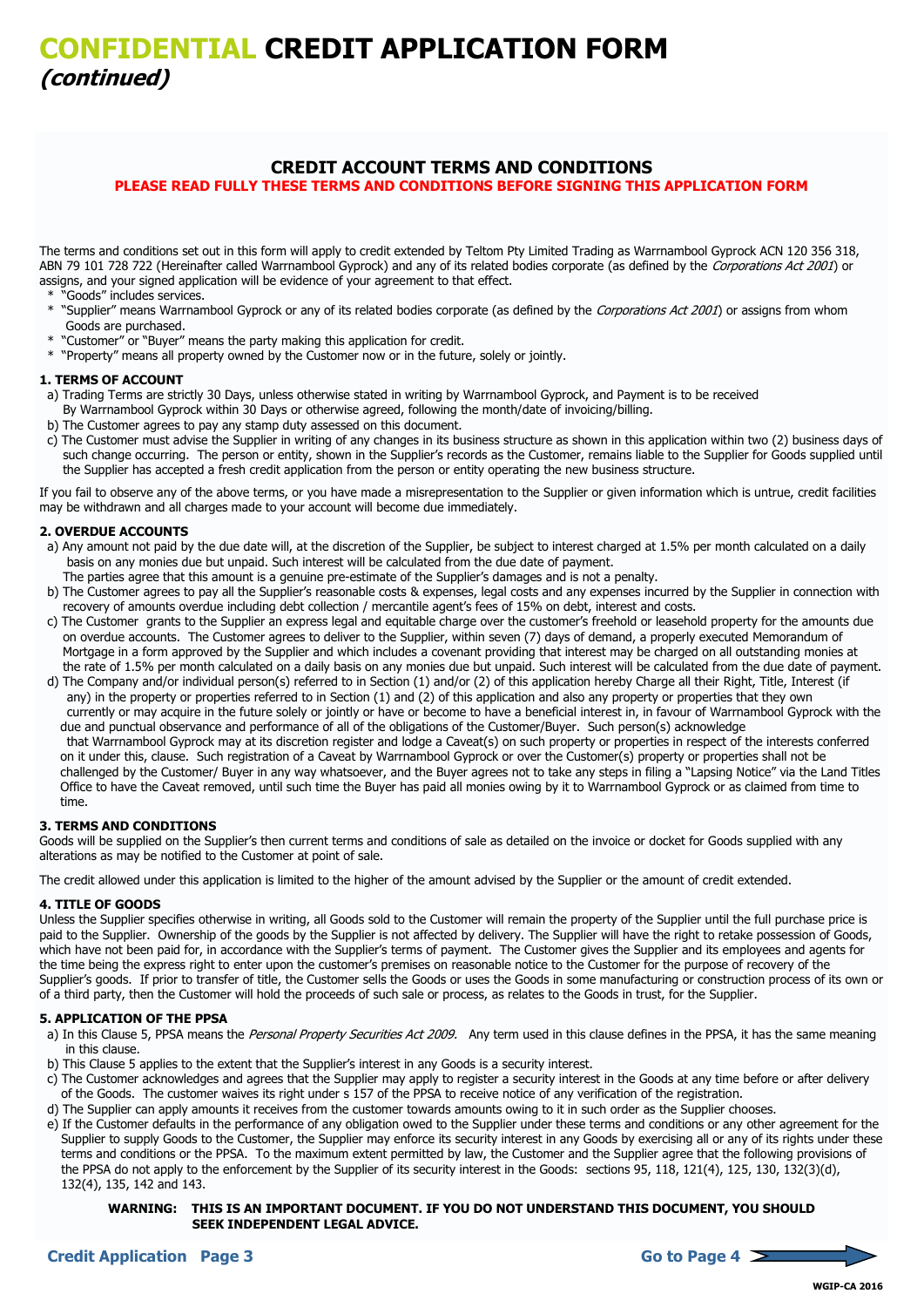## **CONFIDENTIAL CREDIT APPLICATION FORM (continued)**

#### **CREDIT ACCOUNT TERMS AND CONDITIONS (CONT'D) PLEASE READ FULLY THESE TERMS AND CONDITIONS BEFORE SIGNING THIS APPLICATION FORM**

#### **5. APPLICATION OF THE PPSA (cont'd)**

- f) The customer and the Supplier agree not to disclose information of the kind mentioned in s 275(1) of the PPSA, except in circumstances required by sections 275(7)(b)-(e) of the PPSA.
- g) The Customer must promptly do anything required by the Supplier to ensure that the Supplier's security interest is a perfected security interest and has priority over all other security interests in the goods.
- h) Nothing in this Clause 5 is limited by any other provision of these terms and conditions or any other agreement between the parties.

#### **6. PRIVACY DISCLOSURE AND CONSENT**

I consent to and authorise the Supplier:

- a) to obtain information about my personal or commercial credit worthiness from my bank or any trade referee disclosed in this document and any other credit provider and credit reporting agency for the purposes of assessing the application for credit, or in connection with any guarantee.
- b) to use, disclose or exchange with other credit providers information about my personal or commercial credit arrangements in order to assess the application for credit (including whether to accept as Guarantor any person signing), monitor credit worthiness and collect overdue accounts.
- c) to disclose the contents of a credit report by a credit reporting agency to the Supplier's solicitors or mercantile agent.

The Supplier is bound by and complies with the National Privacy Principles in relation to the collection and disclosure of information regarding individuals.

#### **APPLICANT SIGNATURE/S**

Application is hereby made for a credit account. I agree to be bound by the above terms, and consent to the terms under the Privacy Act 1988, as detailed in Clause 5 of the terms and conditions above. I acknowledge that the Supplier might in future acquire additional subsidiaries, which may supply Goods to me on credit, and I agree that the above terms will apply to the purchase of those Goods.

| <b>INDEPENDENT WITNESS SIGN BELOW</b><br>(Not Spouses or Family Members, Directors or Shareholders) |
|-----------------------------------------------------------------------------------------------------|
| (1) WITNESSED BY                                                                                    |
| Signature                                                                                           |
| Print Name of Signatory                                                                             |
| Date                                                                                                |
| (2) WITNESSED BY                                                                                    |
| Signature                                                                                           |
| Print Name of Signatory                                                                             |
| Date                                                                                                |
| (3) WITNESSED BY                                                                                    |
| Signature                                                                                           |
| Print Name of Signatory                                                                             |
| Date                                                                                                |
| (4) WITNESSED BY                                                                                    |
| Signature                                                                                           |
| Print Name of Signatory                                                                             |
| Date                                                                                                |
|                                                                                                     |
|                                                                                                     |

**WARNING: THIS IS AN IMPORTANT LEGAL DOCUMENT. IF YOU DO NOT UNDERSTAND THIS DOCUMENT, YOU SHOULD SEEK INDEPENDENT LEGAL ADVICE.**

**WGIP-CA 2016**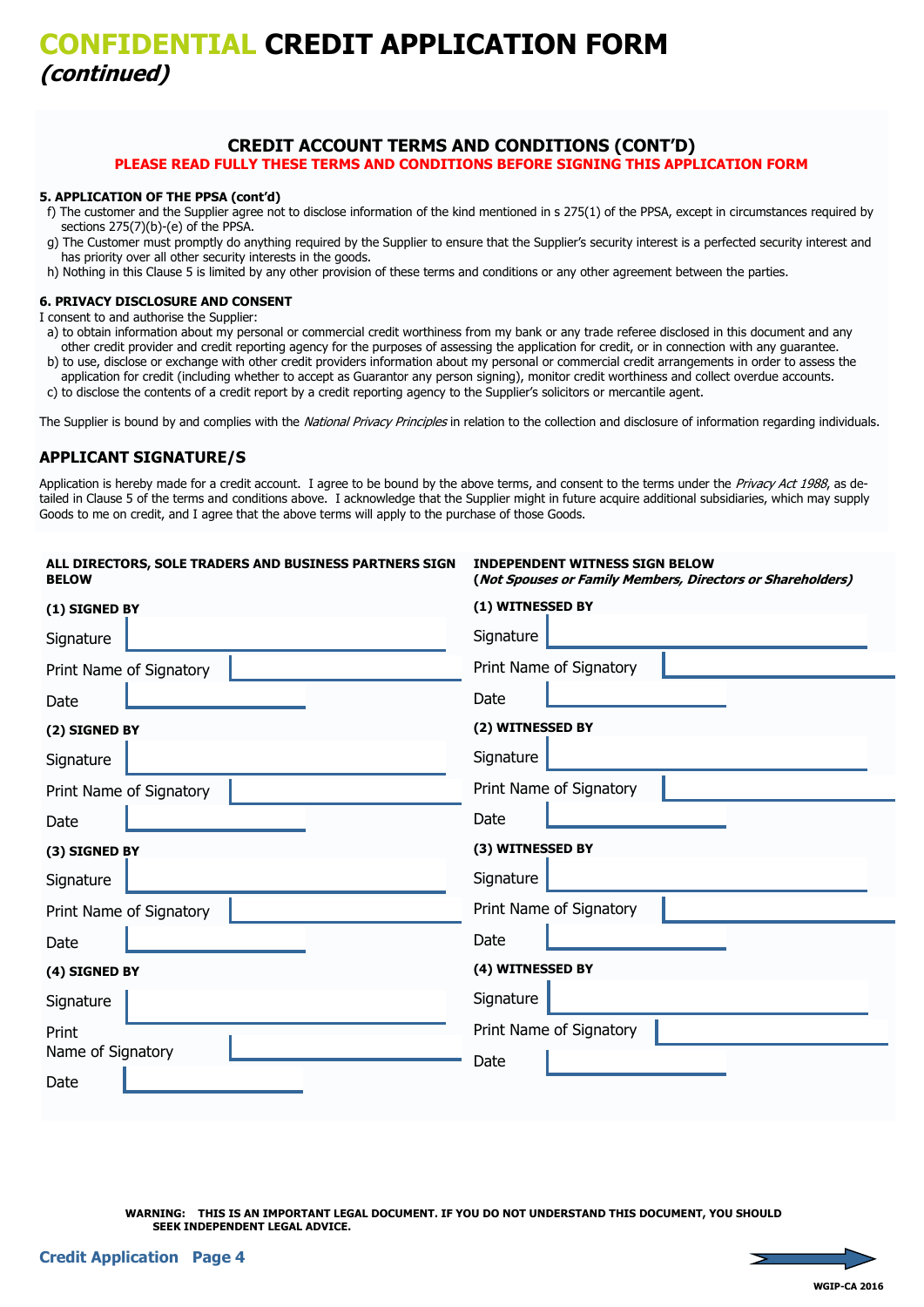# **CONFIDENTIAL PERSONAL GUARANTEE AND INDEMNITY AGREEMENT**

#### **Important Note**

As part of your application for credit, this **Personal Guarantee and Indemnity Agreement** must be completed and signed by all Directors, Sole traders and Business Partners in the presence of Independent Witnesses (not Spouses or Family Members).

**Spouses of all Directors, Sole Traders and Business Partners are requested to also sign as Guarantors in the presence of Independent Witnesses.**

To: Teltom Pty Limited Trading as Warrnambool Gyprock ACN 120 356 318, ABN 79 101 728 722 (Hereinafter called Warrnambool Gyprock) and to each related body corporate of Teltom Pty Limited Trading as Warrnambool Gyprock or its assigns here known as the "Supplier".

I the undersigned have requested the Supplier to

| supply                         |                                                                | trading as                     | (the Customer) |
|--------------------------------|----------------------------------------------------------------|--------------------------------|----------------|
|                                | <b>Business or Company Name</b>                                | Trading Name and/or Trust Name |                |
| of                             |                                                                |                                |                |
| Address of Business or Company |                                                                |                                |                |
|                                | with Goods on credit. Should the Supplier elect to do so then: |                                |                |

- 1. I will indemnify the Supplier against any losses, costs, charges and expenses of any nature, which it might incur as a result of any default by the Customer or arising under this Guarantee. I agree that I will pay any stamp duty assessed on this Guarantee.
- 2. I will also be responsible to the Supplier for all outstanding monies due now or at any time in the future for Goods supplied by the Supplier to the Customer from time to time.
- 3. Both my Indemnity and my Guarantee are continuing security and will not be affected (whether or not I have notice of the following matters).
	- (a) If the Supplier:
		- (i) grants any extension of time or other indulgence to the Customer
		- (ii) refuses further credit to the Customer
		- (iii) Varies the terms of the Customer's account, or the arrangements between the Supplier and the Customer are changed in any other way (even if this increases my liability under this Guarantee and Indemnity).
	- (b) By the release of any of the Guarantors or if this Guarantee is unenforceable against any one or more of the Guarantors;
	- (c) If any payment by the Customer is later avoided by law.
- 4. I agree that each application for credit made by the Customer to any related body corporate of the Supplier is deemed to have been accepted from the date of the first invoice to the Customer; and without further notice to me, this Guarantee extends to all liabilities from the Customer to that related body corporate.
- 5. The Guarantee and Indemnity extends to credit given to the Customer in the future by a company which is not now, but at the time that such credit is extended, has become a related body corporate of the Supplier and may in such case be enforced by the Supplier.
- 6. This Guarantee may be withdrawn by the Guarantor, only at the expiry of fourteen (14) days from the day on which written notice of withdrawal is actually received at the Supplier's registered office Warrnambool Gyprock principal legal officer or regional credit manager, but will continue in force in respect of all debt incurred up to the date of withdrawal.
- 7. I agree that before providing credit to the Customer, the Supplier may seek from a credit agency a credit report containing personal information about me to assist in deciding whether to accept me as Guarantor for the Customer.
- 8. In this Guarantee:

"Goods" includes services and "Supplier" means Teltom Pty Limited Trading as Warrnambool Gyprock and each related body corporate of Teltom Pty Limited Trading as Warrnambool Gyprock and its assigns from whom Goods are purchased. Singular words include the plural and vice versa. Where there is more than one Guarantor, they will be bound jointly and severally.

"Related body corporate" has the same meaning as that given to the expression in the Corporations Act 2001. "Guarantee" means this Personal Guarantee and Indemnity Agreement. "Property" means all property owned by the Guarantor now or in the future, solely or jointly.

 The Guarantor hereby agrees to charge all the equitable interest in freehold or leasehold property. The Guarantor agrees to deliver to the Supplier, within seven (7) days of demand, a properly executed Memorandum of Mortgage in a form approved by the Supplier and which includes a covenant providing that interest may be charged on all outstanding monies at the rate of 1.5% per month calculated on a daily basis on any monies due but unpaid. Such interest will be calculated from the due date of payment.

9. The Company and/or individual person(s) referred to in Section (1) and/or (2) of this application hereby Charge all their Right, Title, Interest (if any) in the property or properties referred to in Section (1) and (2) of this application and also any property or properties that they own currently or may acquire in the future solely or jointly or have or become to have a beneficial interest in, in favour of Warrnambool Gyprock with the due and punctual observance and performance of all of the obligations of the Customer/Buyer. Such person(s) acknowledge that Warrnambool Gyprock may at its discretion register and lodge a Caveat(s) on such property or properties in respect of the interests conferred on it under this clause. Such registration of a Caveat by Warrnambool Gyprock over the Customer(s) property or properties shall not be challenged by the Customer/Buyer in any way whatsoever, and the Customer/Buyer agrees not to take any steps in filing a "Lapsing Notice" via the Land Titles Office to have the Caveat removed, until such time the Customer/Buyer has paid all monies owing by it to Warrnambool Gyprock as claimed from time to time.

If the charge created by this clause is or becomes void or unenforceable, it may be severed from this agreement without any effect on its validity; and the Guarantor will not be exonerated in whole or part. Nor will the Supplier's rights, remedies or recourse against the Guarantor or any other Guarantor in any way be prejudiced or adversely affected by such a severance.